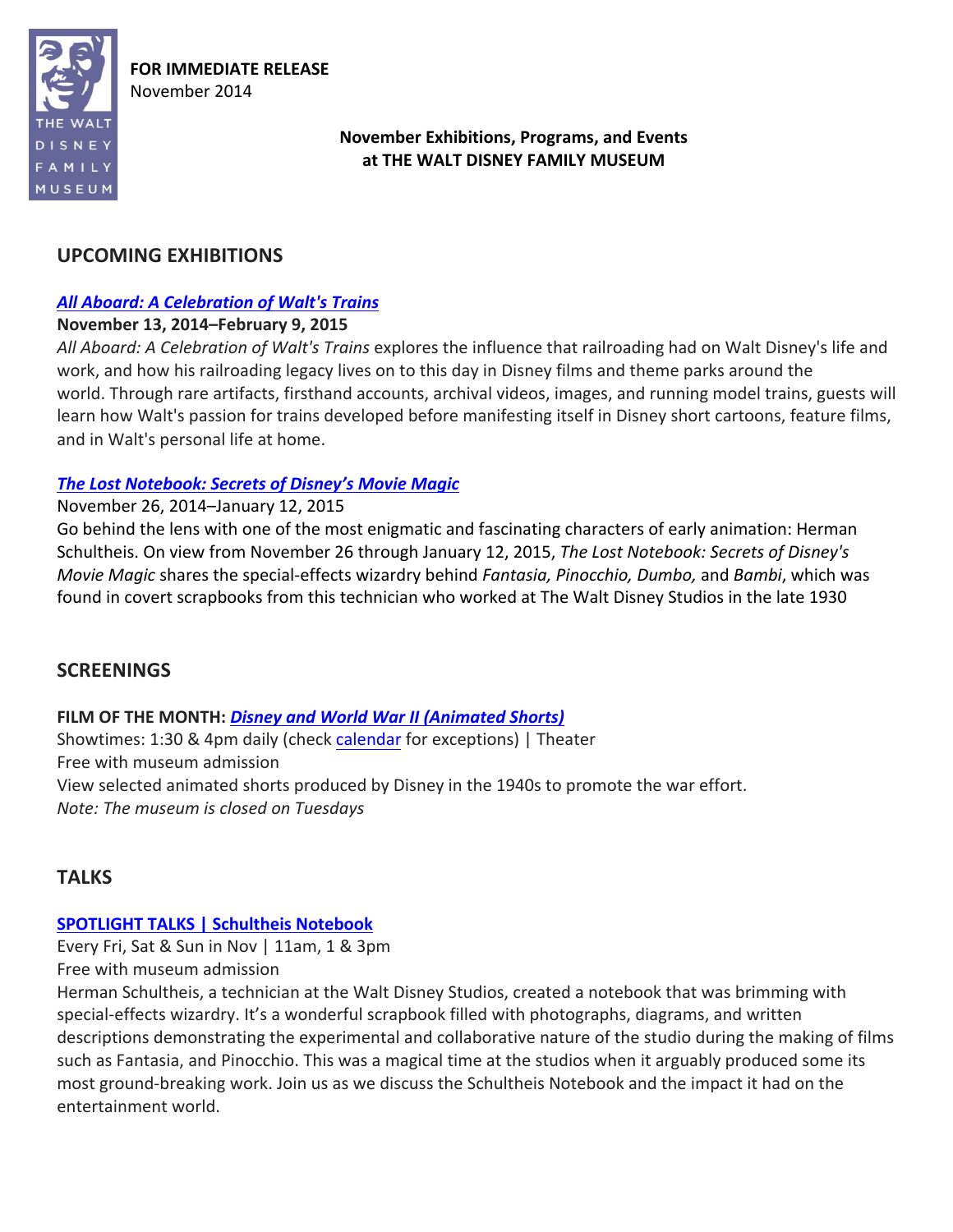### **TALK | I've Been Working on the Railroad: Imagineering Walt's Trains**

Sat, Nov 15 | 3-4:30pm

 $$18$  members  $\frac{20}{20}$  general  $\frac{1}{25}$  youth (17 and under)

Find out what it's like to conceive, design, build, and test a Disney park railroad according to Walt's vision. Hear the stories behind such popular attractions as Big Thunder Mountain Railroad, the Lilly Belle Parlor Car, and the Wildlife Express Train, as told by three accomplished railroaders who together share over 100 years of Disney Imagineering experience: Tony Baxter, former senior vice president creative development; Joel Fritsche, executive director; and Ray Spencer, executive creative director. Michael Campbell, president of the Carolwood Pacific Historical Society, moderates the discussion.

### **TALK** | The Lost Notebook: Herman Schultheis and the Secrets of Walt's Movie Magic

Sat, Nov 22  $|$  3pm

 $$18$  members  $\frac{20}{20}$  general  $\frac{1}{25}$  youth (17 and under)

Join author and Academy Award–winning animation director and designer John Canemaker for a discussion of one of early animation's most enigmatic and fascinating characters, Herman Schultheis. Canemaker relates the discovery of the technician's long-hidden scrapbook of behind-the-scenes special-effects wizardry and ingenuity of early Disney films.

# **SPECIAL PROGRAMS**

### **SPECIAL PROGRAM | A Day of Space at The Walt Disney Family Museum**

Sat, Nov  $8 \mid 10$ am–5pm

\$10 members | \$12 non-members

In collaboration with the American Institute of Aeronautics and Astronautics and in conjunction with the Bay Area Science Festival, scientists and Disney historians discuss and demonstrate Walt's influence on the Space Age with his "Man in Space" television series.

# **CLASSES & ACTIVITIES**

#### **OPEN STUDIO | Stop-Motion Animation**

Sat & Sun, Nov  $1$  & 2, Nov  $9 \mid 1-4$ pm | Learning Center FREE with museum admission Explore hands-on activities in stop motion animation as you make three-dimensional objects come to life in a short animated film.

#### **OPEN STUDIO | Miniature Diorama Train: What You're Thankful For**

Sat & Sun, Nov  $1$  & 2, Nov  $9$  | 1–4pm | Learning Center FREE with museum admission Explore hands-on activities in stop motion animation as you make three-dimensional objects come to life in a short animated film.

#### **LITTLE OPEN STUDIO | Summer With Fall!**

Every Saturday in Nov & Dec | 10-noon | Learning Center

FREE with museum admission It's getting cooler out, the night comes earlier, fall is in the air! Come join us in Little Open Studio to explore this wonderful time of year. Through open-ended, collaborative art activities, visitors will transform our